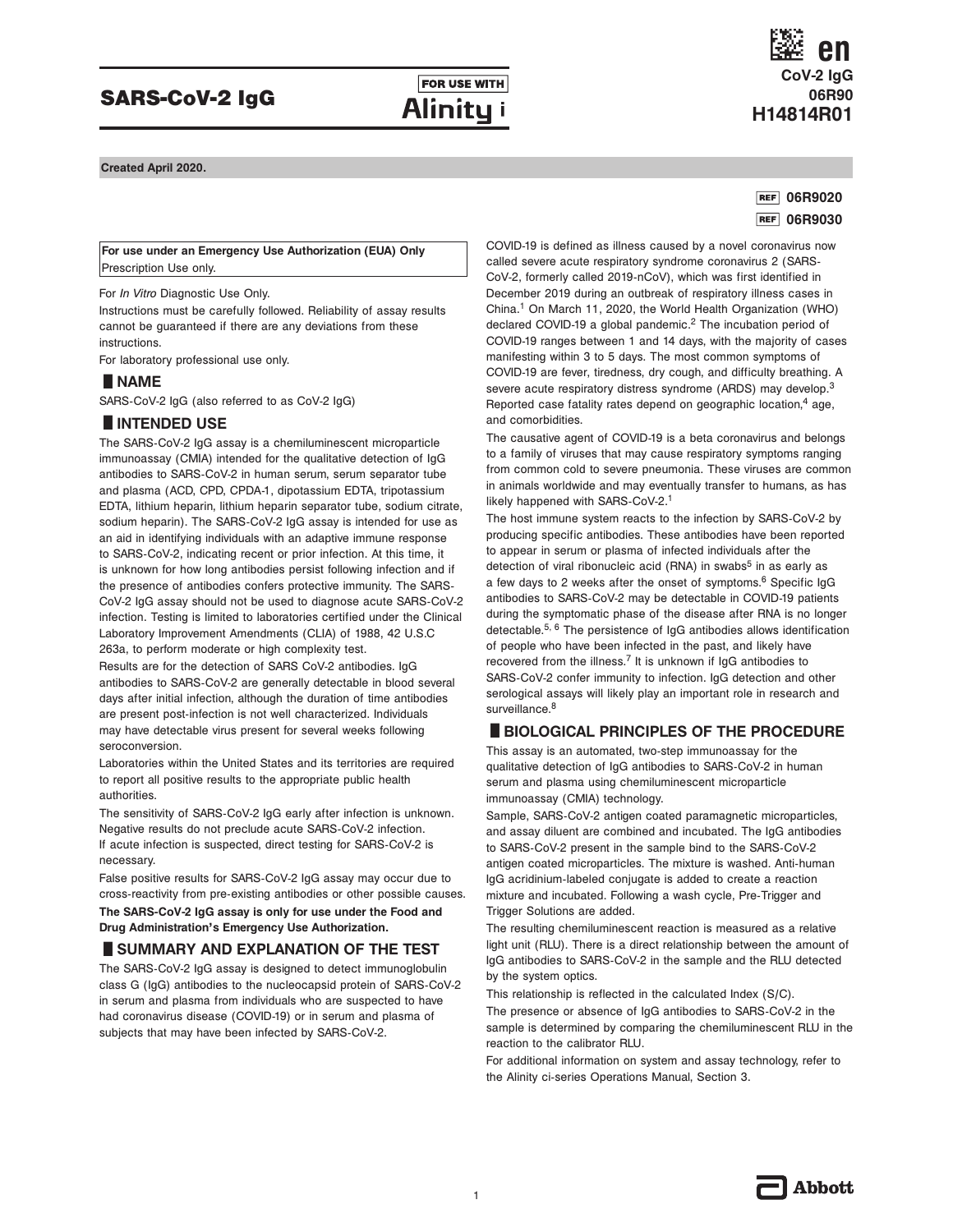## **lREAGENTS**

#### **Kit Contents**

SARS-CoV-2 IgG Reagent Kit 06R90

NOTE: Some kit sizes may not be available. Please contact your local distributor.

Volumes (mL) listed in the following table indicate the volume per cartridge.

| <b>REF</b>                      | 06R9020  | 06R9030 |
|---------------------------------|----------|---------|
| Tests per cartridge             | 100      | 500     |
| Number of cartridges<br>per kit | 2        | 2       |
| Tests per kit                   | 200      | 1000    |
| <b>MICROPARTICLES</b>           | $6.6$ mL | 27.0 mL |
| <b>CONJUGATE</b>                | $6.1$ mL | 26.5 mL |
| <b>ASSAY DILUENT</b>            | 8.3 mL   | 36.9 mL |

**MICROPARTICLES** Purified SARS-CoV-2 recombinant antigen

coated microparticles in TRIS buffer with surfactant. Minimum concentration: 0.045% solids. Preservatives: ProClin 950 and sodium azide.

conJUGATE Anti-human IgG (mouse, monoclonal) acridiniumlabeled conjugate in MES buffer with surfactant and protein (bovine) stabilizer. Minimum concentration: 4 ng/mL. Preservatives: ProClin 300 and antimicrobial agents.

ASSAY DILUENT TRIS buffer and detergent. Preservatives: ProClin 950 and sodium azide.

#### **Warnings and Precautions**

#### **For Use Under An Emergency Use Authorization Only.**

This assay is only for *in vitro* diagnostic use under the FDA Emergency Use Authorization.

- **IVD •**
- **•** For *In Vitro* Diagnostic Use
- **Rx ONLY •**

#### **Safety Precautions**

**CAUTION:** This product requires the handling of human specimens. It is recommended that all human-sourced materials and all consumables contaminated with potentially infectious materials be considered potentially infectious and handled in accordance with the OSHA Standard on Bloodborne Pathogens. Biosafety Level 2 or other appropriate regional, national, and institutional biosafety practices should be used for materials that contain, are suspected of containing, or are contaminated with infectious agents.<sup>9-12</sup>

| and <b>ASSAY DILUENT</b> | The following warnings and precautions apply to: MICROPARTICLES           |
|--------------------------|---------------------------------------------------------------------------|
|                          |                                                                           |
| <b>WARNING</b>           | Contains methylisothiazolone and sodium<br>azide.                         |
| H317                     | May cause an allergic skin reaction.                                      |
| <b>EUH032</b>            | Contact with acids liberates very toxic gas.                              |
| <b>Prevention</b>        |                                                                           |
| P <sub>261</sub>         | Avoid breathing mist / vapors / spray.                                    |
| P272                     | Contaminated work clothing should not be<br>allowed out of the workplace. |
| P280                     | Wear protective gloves / protective<br>clothing / eye protection.         |
| Response                 |                                                                           |
| P302+P352                | IF ON SKIN: Wash with plenty of water.                                    |
| P333+P313                | If skin irritation or rash occurs: Get<br>medical advice / attention.     |
| P362+P364                | Take off contaminated clothing and wash<br>it before reuse.               |

| <b>Disposal</b>   |                                                            |
|-------------------|------------------------------------------------------------|
| P <sub>501</sub>  | Dispose of contents / container in                         |
|                   | accordance with local regulations.                         |
|                   | The following warnings and precautions apply to: CONJUGATE |
| H402              | Harmful to aquatic life.                                   |
| H412              | Harmful to aguatic life with long lasting                  |
|                   | effects.                                                   |
| <b>Prevention</b> |                                                            |
| P273              | Avoid release to the environment.                          |
| <b>Disposal</b>   |                                                            |
| P501              | Dispose of contents / container in                         |
|                   | accordance with local regulations.                         |

Follow local chemical disposal regulations based on your location along with recommendations and content in the Safety Data Sheet to determine the safe disposal of this product.

For the most current hazard information, see the product Safety Data Sheet.

Safety Data Sheets are available at www.corelaboratory.abbott or contact your local representative.

For a detailed discussion of safety precautions during system operation, refer to the Alinity ci-series Operations Manual, Section 8.

#### **Reagent Handling**

- **•** Reagents are shipped on wet ice.
- **•** Upon receipt, gently invert the unopened reagent kit by rotating it over and back for a full 180 degrees, 5 times with green label stripe facing up and then 5 times with green label stripe facing down. This ensures that liquid covers all sides of the bottles within the cartridges. During reagent shipment, microparticles can settle on the reagent septum.
	- Place a check in the square on the reagent kit to indicate to others that the inversions have been completed.
- **•** After mixing, place reagent cartridges in an upright position for 1 hour before use to allow bubbles that may have formed to dissipate.
- **•** If a reagent cartridge is dropped, place in an upright position for 1 hour before use to allow bubbles that may have formed to dissipate.
- **•** Reagents are susceptible to the formation of foam and bubbles. Bubbles may interfere with the detection of the reagent level in the cartridge and cause insufficient reagent aspiration that may adversely affect results.

When handling conjugate vials, change gloves that have contacted human serum or plasma, since introduction of human IgG will result in a neutralized conjugate.

For a detailed discussion of reagent handling precautions during system operation, refer to the Alinity ci-series Operations Manual, Section 7.

#### **Reagent Storage**

**•** Do not freeze. **Protect from light** 

|                                      | <b>FIULCUL IIUIII IIUIII.</b> |                                             |                                                                                                                                                   |
|--------------------------------------|-------------------------------|---------------------------------------------|---------------------------------------------------------------------------------------------------------------------------------------------------|
|                                      | <b>Storage</b><br>Temperature | Maximum<br><b>Storage Time Instructions</b> | <b>Additional Storage</b>                                                                                                                         |
| <b>Unopened</b> $2$ to $8^{\circ}$ C |                               | Until                                       | Store in upright position.                                                                                                                        |
|                                      |                               | expiration<br>date                          | If cartridge does not<br>remain upright, gently<br>invert the cartridge 10<br>times and place in an<br>upright position for 1 hour<br>before use. |
| Onboard                              | System                        | 7 days                                      |                                                                                                                                                   |
|                                      | Temperature                   |                                             |                                                                                                                                                   |

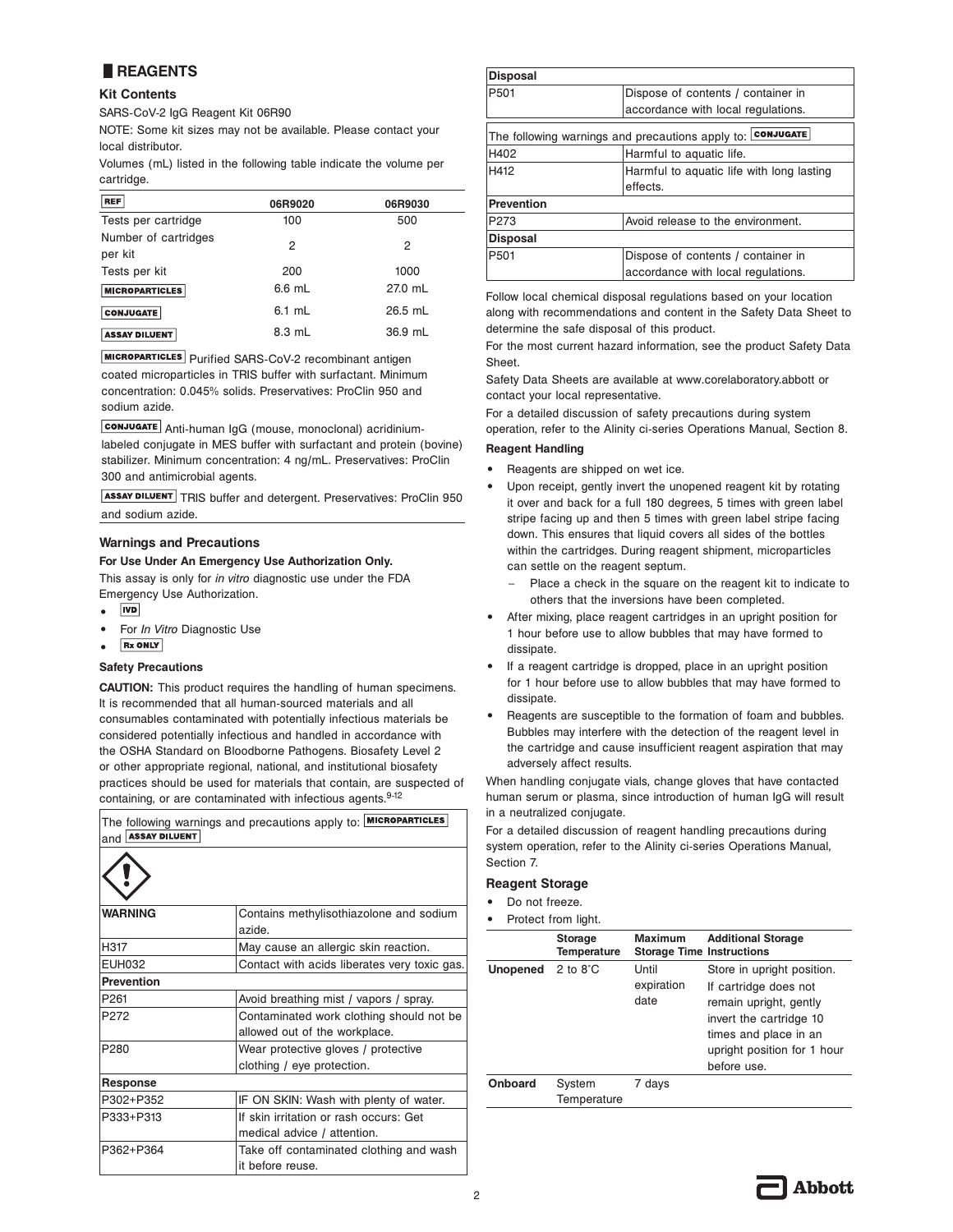|        | <b>Storage</b><br><b>Temperature</b> | <b>Maximum</b><br><b>Storage Time Instructions</b> | <b>Additional Storage</b>                                                                                                                                      |
|--------|--------------------------------------|----------------------------------------------------|----------------------------------------------------------------------------------------------------------------------------------------------------------------|
| Opened | 2 to $8^\circ$ C                     | Until<br>expiration<br>date                        | Store in upright position.<br>If cartridge does not<br>remain upright during<br>storage off the system,<br>discard the cartridge.                              |
|        |                                      |                                                    | Do not reuse original<br>reagent caps or<br>replacement caps due to<br>the risk of contamination<br>and the potential to<br>compromise reagent<br>performance. |

Reagents may be stored on or off the system. If removed from the system, store reagents with new replacement caps in an upright position at 2 to 8°C. For reagents stored off the system, it is recommended that they be stored in their original trays or boxes to ensure they remain upright.

For information on unloading reagents, refer to the Alinity ci-series Operations Manual, Section 5.

#### **Indications of Reagent Deterioration**

Deterioration of the reagents may be indicated when a calibration error occurs or a control value is out of the specified range. Associated test results are invalid, and samples must be retested.

Assay recalibration may be necessary. For troubleshooting information, refer to the Alinity ci-series

Operations Manual, Section 10.

### **lINSTRUMENT PROCEDURE**

The SARS-CoV-2 IgG assay file must be installed on the Alinity i system prior to performing the assay.

### **In order to prevent potential interactions, perform daily**

**maintenance procedure 2500 Daily Maintenance prior to and following the batching of SARS-CoV-2 IgG samples.** For detailed information on performing daily maintenance, refer to the Alinity ciseries Operations Manual, Section 9.

For detailed information on assay file installation and viewing and editing assay parameters, refer to the Alinity ci-series Operations Manual, Section 2.

For information on printing assay parameters, refer to the Alinity ciseries Operations Manual, Section 5.

For a detailed description of system procedures, refer to the Alinity ci-series Operations Manual.

#### **BISPECIMEN COLLECTION AND PREPARATION FOR ANALYSIS**

#### **Specimen Types**

The specimen types listed below may be used with this assay.

| <b>Specimen Types</b> | <b>Collection Tubes</b>   |  |  |
|-----------------------|---------------------------|--|--|
| Serum                 | Serum                     |  |  |
|                       | Serum separator           |  |  |
| Plasma                | <b>ACD</b>                |  |  |
|                       | <b>CPD</b>                |  |  |
|                       | CPDA-1                    |  |  |
|                       | Dipotassium EDTA          |  |  |
|                       | <b>Tripotassium EDTA</b>  |  |  |
|                       | Lithium heparin           |  |  |
|                       | Lithium heparin separator |  |  |
|                       | Sodium heparin            |  |  |
|                       | Sodium citrate            |  |  |
|                       |                           |  |  |

- **•** Each laboratory is responsible for following their own procedures to establish the use of additional tube or collection types.
- **•** Performance has not been established for the use of cadaveric specimens or the use of bodily fluids other than human serum/ plasma.
- **•** Liquid anticoagulants may have a dilution effect resulting in lower Index (S/C) values for individual specimens.

The instrument does not provide the capability to verify specimen types. It is the responsibility of the operator to verify that the correct specimen types are used in the assay.

#### **Specimen Conditions**

- **•** Do not use:
	- heat-inactivated specimens
	- pooled specimens
	- grossly hemolyzed specimens
	- specimens with obvious microbial contamination
	- specimens with fungal growth
- **•** For accurate results, serum and plasma specimens should be free of fibrin, red blood cells, and other particulate matter. Serum specimens from patients receiving anticoagulant or thrombolytic therapy may contain fibrin due to incomplete clot formation.
- **•** To prevent cross contamination, use of disposable pipettes or pipette tips is recommended.

#### **Preparation for Analysis**

- **•** Follow the tube manufacturer's processing instructions for collection tubes. Gravity separation is not sufficient for specimen preparation.
- **•** Specimens should be free of bubbles. Remove bubbles with an applicator stick before analysis. Use a new applicator stick for each specimen to prevent cross contamination.

To ensure consistency in results, recentrifuge specimens prior to testing if

**•** they contain fibrin, red blood cells, or other particulate matter. NOTE: If fibrin, red blood cells, or other particulate matter are observed, mix by low speed vortex or by inverting 10 times prior to recentrifugation.

Prepare frozen specimens as follows:

- **•** Frozen specimens must be completely thawed before mixing.
- **•** Mix thawed specimens thoroughly by low speed vortex or by inverting 10 times.
- **•** Visually inspect the specimens. If layering or stratification is observed, mix until specimens are visibly homogeneous.
- **•** If specimens are not mixed thoroughly, inconsistent results may be obtained.

**•** Recentrifuge specimens.

Recentrifugation of Specimens

- **•** Transfer specimens to a centrifuge tube and centrifuge.
- **•** Transfer clarified specimen to a sample cup or secondary tube for testing. For centrifuged specimens with a lipid layer, transfer only the clarified specimen and not the lipemic material.

#### **Specimen Storage**

| <b>Specimen Type</b> | <b>Temperature</b>                                        | <b>Maximum Storage</b><br>Time |
|----------------------|-----------------------------------------------------------|--------------------------------|
| Serum/Plasma         | Room temperature<br>$(15 \text{ to } 30^{\circ}\text{C})$ | 2 days                         |
|                      | 2 to $8^\circ$ C                                          | 7 days                         |

If testing will be delayed more than 7 days, it is recommended to store frozen.

It is the responsibility of the individual laboratory to determine specific specimen stability criteria for their laboratory per their laboratory workflow.

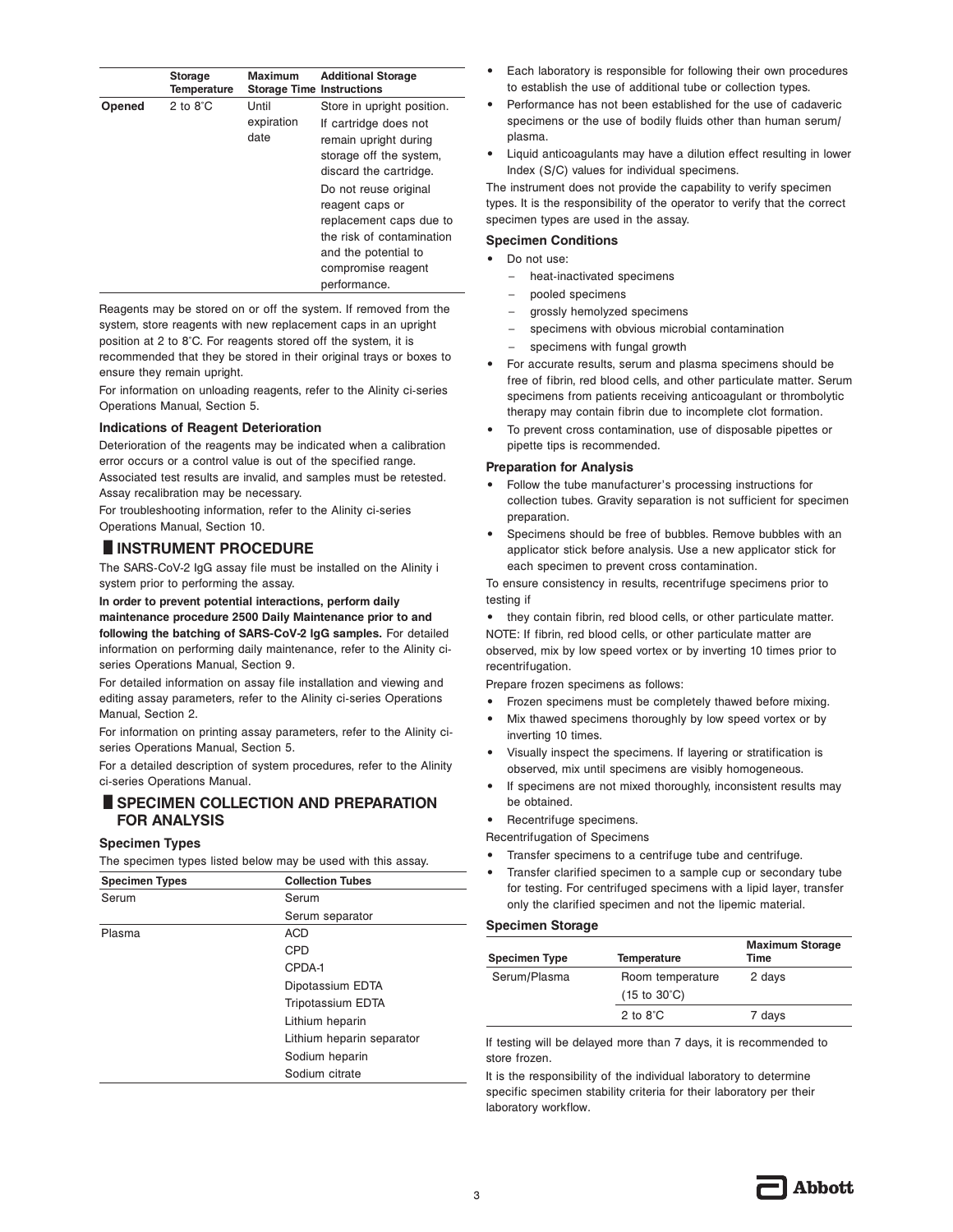For additional information on sample handling and processing, refer to CLSI GP44-A4.13 The storage information provided here is based on data maintained by the manufacturer.

Frozen specimens subjected to up to 2 freeze/thaw cycles have been evaluated.

#### **Specimen Shipping**

Package and label specimens in compliance with applicable state, federal, and international regulations covering the transport of clinical specimens and infectious substances.

Do not exceed the storage limitations listed above.

# specimens and infect<br>Do not exceed the st<br>**PROCEDURE**

#### **Materials Provided**

06R90 SARS-CoV-2 IgG Reagent Kit

#### **Materials Required but not Provided**

- **•** SARS-CoV-2 IgG assay file
- **•** 06R9001 SARS-CoV-2 IgG Calibrator Kit
- **•** 06R9010 SARS-CoV-2 IgG Control Kit or other control material containing IgG antibodies to SARS-CoV-2
- **•** Alinity Pre-Trigger Solution
- **•** Alinity Trigger Solution
- **•** Alinity i-series Concentrated Wash Buffer

For information on materials required for operation of the instrument, refer to the Alinity ci-series Operations Manual, Section 1.

For information on materials required for maintenance procedures, refer to the Alinity ci-series Operations Manual, Section 9.

#### **Assay Procedure**

For a detailed description of how to run an assay, refer to the Alinity ci-series Operations Manual, Section 5.

- **•** If using primary or aliquot tubes, refer to the Alinity ci-series Operations Manual, Section 4 to ensure sufficient specimen is present.
- **•** Minimum sample cup volume is calculated by the system and printed on the Order List report. To minimize the effects of evaporation, verify adequate sample cup volume is present prior to running the test.
- **•** Maximum number of replicates sampled from the same sample cup: 10
	- Priority:
		- Sample volume for first test: 75 µL
		- Sample volume for each additional test from same sample cup: 25 µL
	- $\leq$  3 hours on the reagent and sample manager:
		- Sample volume for first test: 150 µL
		- Sample volume for each additional test from same sample cup: 25 µL
	- $-$  > 3 hours on the reagent and sample manager:
		- Replace with a fresh aliquot of sample.
- **•** Refer to the SARS-CoV-2 IgG calibrator package insert REF 06R9001 and/or SARS-CoV-2 IgG control package insert **REF** 06R9010 for preparation and usage.
- **•** For general operating procedures, refer to the Alinity ci-series Operations Manual, Section 5.
- **•** For optimal performance, it is important to perform routine maintenance as described in the Alinity ci-series Operations Manual, Section 9. Perform maintenance more frequently when required by laboratory procedures.
- **• In order to prevent potential interactions, perform daily maintenance procedure 2500 Daily Maintenance prior to and following the batching of SARS-CoV-2 IgG samples.**

#### **Sample Dilution Procedures**

Do not use diluted samples for the SARS-CoV-2 IgG assay.

#### **Calibration**

For instructions on performing a calibration, refer to the Alinity ciseries Operations Manual, Section 5.

Calibrator 1 is tested in triplicate.

A single sample of each control level must be tested to evaluate the assay using the ratio of the sample RLU to the cutoff RLU (S/C) for assay calibration.

Ensure that assay control values are within the S/C ranges specified in the control package insert.

Each assay control must be tested to evaluate the assay calibration.

Once a calibration is accepted and stored, it may be used for 7 days. During this time, all subsequent samples may be tested without further calibration unless:

- **•** A reagent kit with a new lot number is used.
- **•** Daily quality control results are outside of quality control limits used to monitor and control system performance.

#### **To track the 7 day calibration stability, edit the assay calibration interval from 720 hours to 168 hours in the assay settings before running the SARS-CoV-2 IgG assay. Refer to the Alinity ci-series Operations Manual, Section 2.**

This assay may require recalibration after maintenance to critical parts or subsystems or after service procedures have been performed.

#### **Quality Control Procedures**

The recommended control requirement for the SARS-CoV-2 IgG assay is that a single sample of each control level be tested once every 24 hours each day of use.

Additional controls may be tested in accordance with local, state, and/or federal regulations or accreditation requirements and your laboratory's quality control policy.

To establish statistically-based control limits, each laboratory should establish its own concentration target and ranges for new control lots at each clinically relevant control level. This can be accomplished by assaying a minimum of 20 replicates over several (3-5) days and using the reported results to establish the expected average (target) and variability about this average (range) for the laboratory. Sources of variation that should be included in this study in order to be representative of future system performance include:

- **•** Multiple stored calibrations
- **•** Multiple reagent lots
- **•** Multiple calibrator lots
- **•** Multiple processing modules (if applicable)
- **•** Data points collected at different times of the day

Refer to published guidelines for information or general control recommendation, for example Clinical and Laboratory Standards Institute (CLSI) Guideline C24, 4th ed., or other published guidelines, for general quality control recommendations.<sup>14</sup>

- **•** If more frequent control monitoring is required, follow the established quality control procedures for your laboratory.
- **•** If quality control results do not meet the acceptance criteria defined by your laboratory, sample results may be suspect. Follow the established quality control procedures for your laboratory. Recalibration may be necessary. For troubleshooting information, refer to the Alinity ci-series Operations Manual, Section 10.
- **•** Review quality control results and acceptance criteria following a change of reagent or calibrator lot.

Controls should be used according to the guidelines and recommendations of the control manufacturer. Concentration ranges provided in the control package insert should be used only for guidance.

For any control material in use, the laboratory should ensure that the matrix of the control material is suitable for use in the assay per the assay package insert.

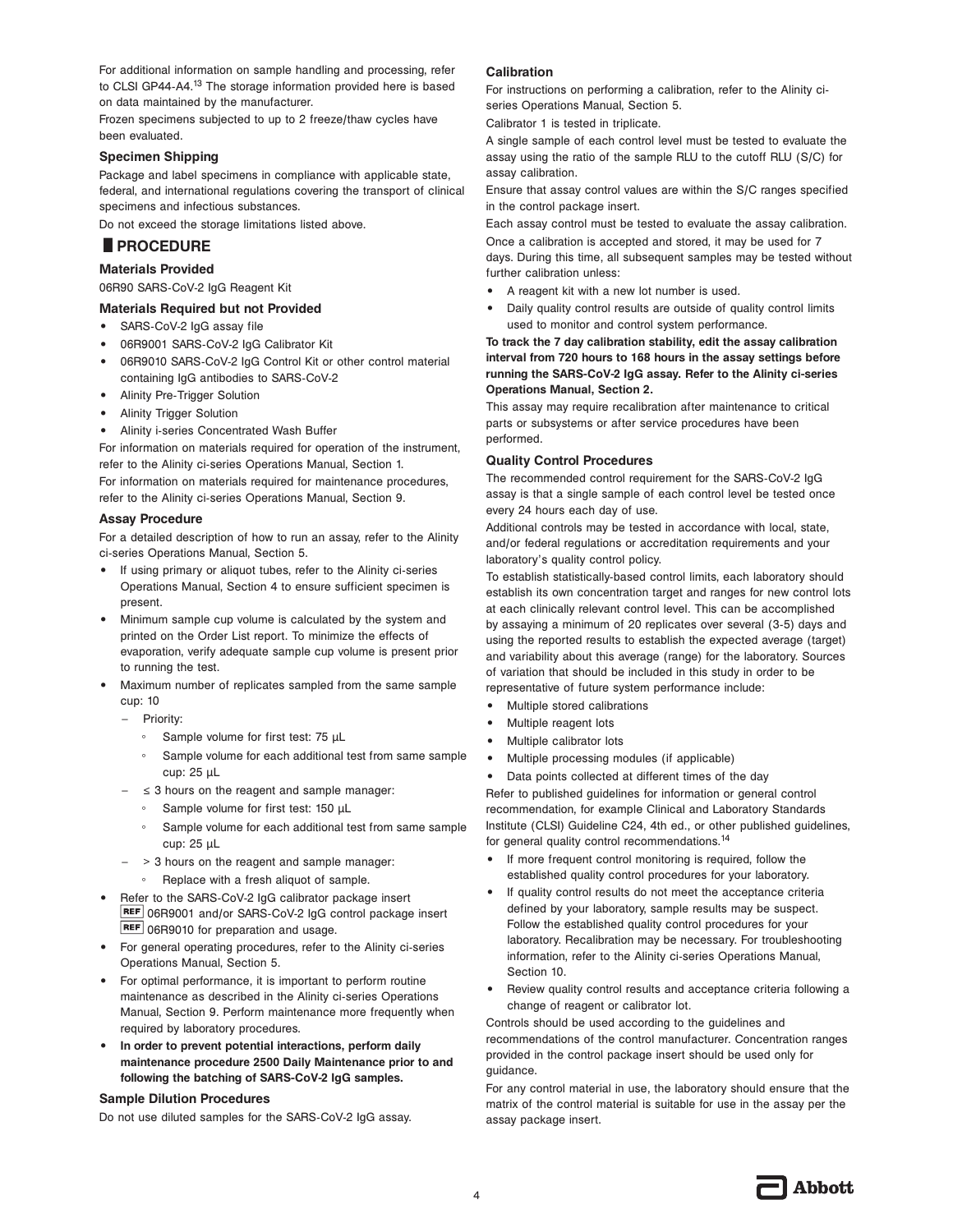#### **Quality Control Guidance**

Refer to "Basic QC Practices" by James O Westgard, Ph.D. for guidance on laboratory quality control practices.15

#### **Verification of Assay Claims**

For protocols to verify package insert claims, refer to Verification of Assay Claims in the Alinity ci-series Operations Manual.

For protocols to verify package insert claims, follow CLIA recommendations or internal laboratory procedures. For protocols to<br>recommendation<br>**RESULTS** 

#### **Calculation**

The Alinity i system calculates the calibrator mean chemiluminescent signal from 3 calibrator replicates and stores the result. Results are reported by dividing the sample result by the stored calibrator result. The default result unit for the SARS-CoV-2 IgG assay is Index (S/C).

#### **Interpretation of Results**

The cutoff is 1.4 Index (S/C).

As with all analyte determinations, the result should be used in conjunction with information available from clinical evaluation and other diagnostic procedures.

| Index $(S/C)$ | Interpretation |
|---------------|----------------|
| < 1.4         | Negative       |
| $\geq 1.4$    | Positive       |

#### **Flags**

Some results may contain information in the Flags field. For a description of the flags that may appear in this field, refer to the<br>Alinity ci-series Operations Manual, Section 5.<br> **ELIMITATIONS OF THE PROCEDURE**<br>
• For use under an Emergency Use Authorization only. Alinity ci-series Operations Manual, Section 5.

- **• For use under an Emergency Use Authorization only.**
- **•** This assay is for *in vitro* diagnostic use under FDA Emergency Use Authorization only.
- **•** This test is for clinical laboratory use only. It is not for home use.
- **•** Results should be used in conjunction with other data; e.g., symptoms, results of other tests, and clinical impressions.
- **•** Immunocompromised patients who have COVID-19 may have a delayed antibody response and produce levels of antibody which may not be detected as positive by the assay.
- **•** Negative results do not rule out SARS-CoV-2 infection, particularly in those who have been in contact with the virus. Testing with a molecular diagnostic should be considered to evaluate for active infection in these individuals.
- **•** Results from antibody testing should not be used as the sole basis to diagnose or exclude SARS-CoV-2 infection or to inform infection status.
- **•** Pedigreed specimens with direct evidence of antibodies to non-SARS-CoV-2 coronavirus (common cold) strains such as HKU1, NL63, OC43, or 229E have not been evaluated with this assay.
- **•** Not to be used to screen units of blood for SARS-CoV-2 infection.
- **•** Potentially interfering disease states and other cross reactants have been evaluated and are represented in the SPECIFIC PERFORMANCE CHARACTERISTICS section of this package insert.
- **•** Specimens from patients who have received preparations of mouse monoclonal antibodies for diagnosis or therapy may contain human anti-mouse antibodies (HAMA). Such specimens may show either falsely elevated or depressed values when tested with assay kits such as SARS-CoV-2 IgG that employ mouse monoclonal antibodies.<sup>16, 17</sup>
- **•** Heterophilic antibodies in human serum can react with reagent immunoglobulins, interfering with *in vitro* immunoassays. Patients routinely exposed to animals or to animal serum products can be prone to this interference, and anomalous values may be observed.18

**•** Rheumatoid factor (RF) in human serum can react with reagent immunoglobulins, interfering with *in vitro* immunoassays.18

#### **CONDITIONS OF AUTHORIZATIONS FOR THE LABORATORIES**

The SARS-CoV-2 IgG Letter of Authorization, along with the authorized Fact Sheet for Healthcare Providers, the authorized Fact Sheet for Patients, and authorized labeling are available on the FDA website: https://www.fda.gov/medical-devices/emergencysituations-medical-devices/emergency-use-authorizations#covid19ivd or at https://www.corelaboratory.abbott/us/en/offerings/segments/ infectious-disease/sars-cov-2.

Authorized laboratories using the SARS-CoV-2 IgG ("your product" in the conditions below), must adhere to the Conditions of Authorization indicated in the Letter of Authorization as listed below:

- A. Authorized laboratories\* using your product will include with result reports of your product, all authorized Fact Sheets. Under exigent circumstances, other appropriate methods for disseminating these Fact Sheets may be used, which may include mass media.
- B. Authorized laboratories using your product will use your product as outlined in the Instructions for Use. Deviations from the authorized procedures, including the authorized instruments, authorized clinical specimen types, authorized control materials, authorized other ancillary reagents and authorized materials required to use your product are not permitted.
- C. Authorized laboratories that receive your product will notify the relevant public health authorities of their intent to run your product prior to initiating testing.
- D. Authorized laboratories using your product will have a process in place for reporting test results to healthcare providers and relevant public health authorities, as appropriate.
- E. Authorized laboratories will collect information on the performance of your product and report to DMD/OHT7-OIR/OPEQ/CDRH (via email: CDRH-EUA-Reporting@fda.hhs.gov) and Abbott Laboratories at https://www.corelaboratory.abbott/us/en/ offerings/segments/infectious-disease/sars-cov-2 any suspected occurrence of false reactive or false non-reactive results and significant deviations from the established performance characteristics of your product of which they become aware.
- F. All laboratory personnel using your product must be appropriately trained in automated immunoassay techniques and use appropriate laboratory and personal protective equipment when handling this kit, and use your product in accordance with the authorized labeling. All laboratory personnel using the assay must also be trained in and be familiar with the interpretation of results of the product.
- G. Abbott Laboratories, authorized distributors, and authorized laboratories using your product will ensure that any records associated with this EUA are maintained until otherwise notified by FDA. Such records will be made available to FDA for inspection upon request.

\* The letter of authorization refers to, "Laboratories certified under the Clinical Laboratory Improvement Amendments of 1988 (CLIA), 42 U.S.C. §263a, to perform moderate and high complexity tests<sup>"</sup> as<br>
<sup>a</sup> sauthorized laboratories."<br>
■ SPECIFIC PERFORMANCE CHARACTERISTICS<br>
Representative performance data are provided in this section. Besults "authorized laboratories."

Representative performance data are provided in this section. Results obtained in individual laboratories may vary.

The Alinity i system and the ARCHITECT i2000SR System utilize the same reagents and sample/reagent ratios.

Some performance characteristics for the Alinity i assay were established using the ARCHITECT i System.

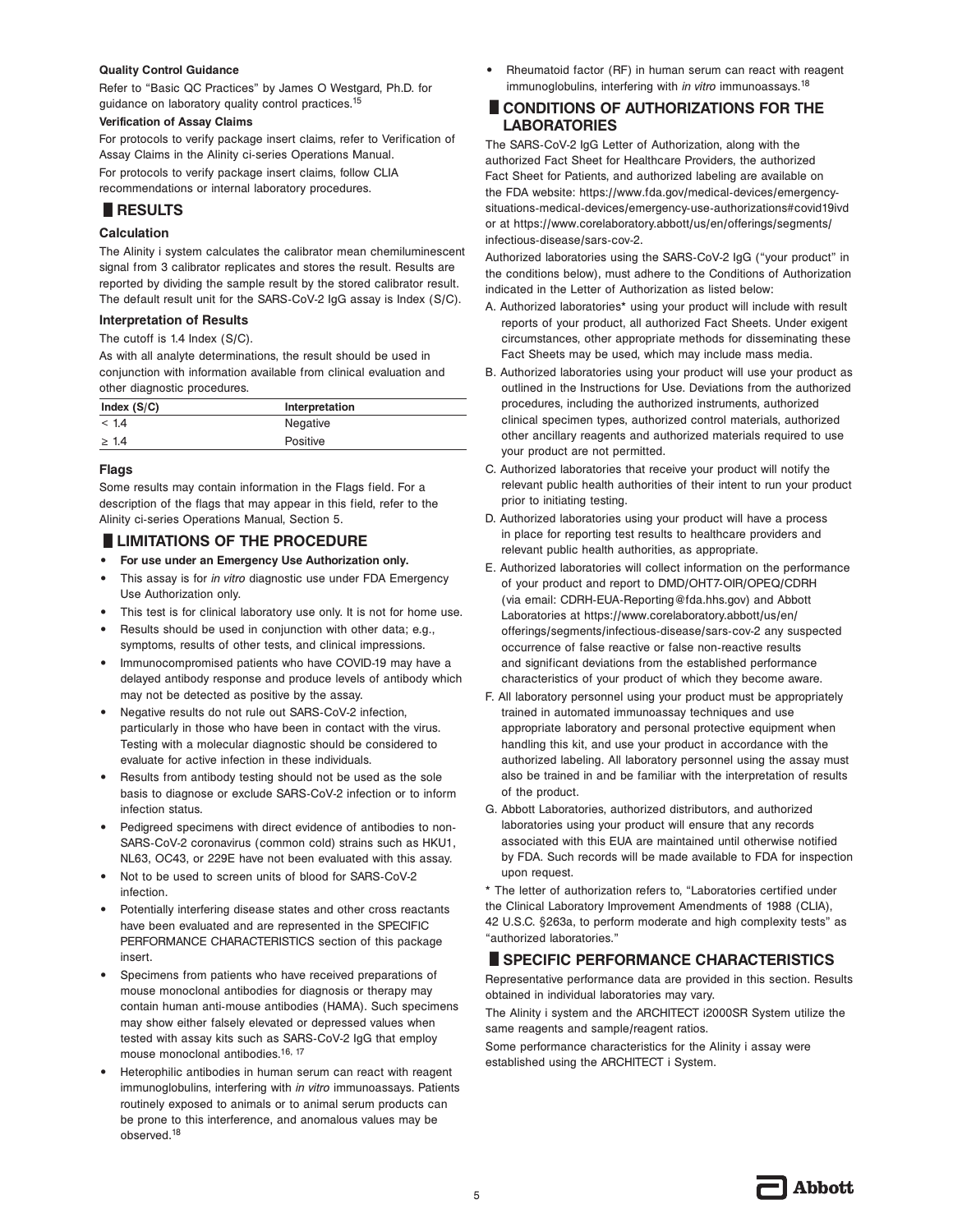#### **Precision**

#### Within-Laboratory Precision

This study was conducted using the Alinity i analyzer. Testing was conducted using 1 lot of the SARS-CoV-2 IgG Reagent Kit, 1 lot of the SARS-CoV-2 IgG Calibrator Kit, and 1 lot of the SARS-CoV-2 IgG Control Kit and 1 instrument. Two controls and 1 human serum panel were assayed in a minimum of 3 replicates at 2 separate times per day on 5 different days.

|                         |    | Repeatability        |       |                                |       |                  |  |
|-------------------------|----|----------------------|-------|--------------------------------|-------|------------------|--|
|                         |    | (Within-Run)<br>Mean |       | Within-Laboratory <sup>a</sup> |       |                  |  |
| <b>Sample</b>           | n  | (Index [S/C])        | SD    | %CV                            | SD    | %CV              |  |
| <b>Negative Control</b> | 30 | 0.05                 | 0.000 | N/A <sup>b</sup>               | 0.000 | N/A <sup>b</sup> |  |
| <b>Positive Control</b> | 30 | 3.11                 | 0.047 | 1.5                            | 0.047 | 1.5              |  |
| <b>Positive Panel</b>   | 30 | 2.15                 | 0.035 | 1.6                            | 0.036 | 17               |  |

a Includes repeatability (within-run), between-run, and between-day variability.

**b** Not applicable

#### **Analytical Specificity**

This study was performed on the ARCHITECT i2000SR System.

Potentially Cross-Reacting Antibodies

The SARS-CoV-2 IgG assay was evaluated for potentially crossreacting antibodies. A total of 112 specimens from 23 different categories were tested. One hundred eleven (111) specimens were negative and 1 specimen was positive by the SARS-CoV-2 IgG assay. The data are summarized in the following table.

| Category                                                  | n   | <b>Positive</b> | <b>Negative</b> |
|-----------------------------------------------------------|-----|-----------------|-----------------|
| Antinuclear Antibody (ANA)                                | 5   | $\Omega$        | 5               |
| Cytomegalovirus (CMV) IgG                                 | 5   | $1*$            | 4               |
| CMV Immunoglobulin Class M (IqM)                          | 5   | <sup>0</sup>    | 5               |
| Double-Stranded Deoxyribonucleic Acid<br>(dsDNA) Antibody | 5   | 0               | 5               |
| Epstein-Barr Virus (EBV) IgG                              | 5   | $\Omega$        | 5               |
| EBV IgM                                                   | 5   | $\theta$        | 5               |
| Escherichia coli (E. coli) Antibody                       | 5   | 0               | 5               |
| HAMA                                                      | 5   | $\theta$        | 5               |
| Anti-Hepatitis A Virus (HAV)                              | 5   | $\theta$        | 5               |
| Hepatitis B Core (HBc) IgM                                | 4   | 0               | 4               |
| Anti-Hepatitis C Virus (HCV)                              | 5   | $\theta$        | 5               |
| Anti-Hepatitis D Virus (HDV)                              | 5   | U               | 5               |
| Anti-Herpes Simplex Virus (HSV)                           | 5   | <sup>0</sup>    | 5               |
| <b>Heterophilic Antibody Positive</b>                     | 5   | $\Omega$        | 5               |
| Anti-Human T-Lymphotropic Virus (HTLV)<br>Type 1          | 5   | 0               | 5               |
| Anti-HTLV Type 2                                          | 5   | $\Omega$        | 5               |
| Monoclonal Hyper IgG                                      | 5   | <sup>0</sup>    | 5               |
| Polyclonal Hyper IgG                                      | 3   | 0               | 3               |
| Anti-Respiratory Syncytial Virus (RSV)                    | 5   | 0               | 5               |
| <b>RF</b>                                                 | 5   | $\Omega$        | 5               |
| Rubella IgG                                               | 5   | 0               | 5               |
| Toxoplasmosis IqG                                         | 5   | O               | 5               |
| Anti-Varicella Zoster Virus                               | 5   | $\mathbf{0}$    | 5               |
| Total                                                     | 112 | 1               | 111             |

\* Testing was performed on an additional 199 specimens collected prior to September 2019 from subjects who were reactive for total (IgG/IgM) antibodies to CMV. Of those 199 specimens, 1 was positive on the SARS-CoV-2 IgG assay.

Potentially Interfering Medical Conditions and Respiratory Illnesses The SARS-CoV-2 IgG assay was evaluated for potential crossreactivity from individuals with potentially interfering medical conditions and respiratory illnesses. A total of 65 specimens from 12 different categories were tested. Sixty-five (65) specimens were negative by the SARS-CoV-2 IgG assay. The data are summarized in the following table.

| Category                           | n  | <b>Positive</b> | <b>Negative</b> |
|------------------------------------|----|-----------------|-----------------|
| Adenovirus                         | 5  | O               | 5               |
| <b>Autoimmune Hepatitis</b>        | 5  |                 | 5               |
| Hepatitis B Virus (HBV)            | 5  |                 | 5               |
| Human Immunodeficiency Virus (HIV) | 5  |                 | 5               |
| Influenza A                        |    |                 |                 |
| Influenza B                        | 5  |                 | 5               |
| Influenza (Type Unknown)           | 8  |                 | 8               |
| Influenza Vaccine                  | 5  |                 | 5               |
| Lupus                              | 5  |                 | 5               |
| Picornavirus                       | 5  |                 | 5               |
| <b>Pregnant Females</b>            | 5  | U               | 5               |
| Pregnant Females, Multiparous      | 5  | 0               | 5               |
| Total                              | 65 | 0               | 65              |

#### **Clinical Performance**

This study was performed on the ARCHITECT i2000SR System. A study was performed to determine the clinical performance of the SARS-CoV-2 IgG assay.

To estimate the positive percent agreement (PPA) between the SARS-CoV-2 IgG assay and the polymerase chain reaction (PCR) comparator, 122 serum and plasma specimens were collected at different times from 31 subjects who tested positive for SARS-CoV-2 by a PCR method and who also presented with COVID-19 symptoms. Each specimen was tested using the SARS-CoV-2 IgG assay. The PPA and the 95% confidence interval (CI) were calculated.

To estimate the negative percent agreement (NPA), 1070 serum and plasma specimens from subjects assumed to be negative for SARS-CoV-2 were tested. Of the 1070 specimens, 997 specimens were collected prior to September 2019 (pre-COVID-19 outbreak). An additional 73 specimens were collected in 2020 from subjects who were exhibiting signs of respiratory illness but tested negative for SARS-CoV-2 by a PCR method. All 1070 specimens were tested using the SARS-CoV-2 IgG assay. The NPA and the 95% CI were calculated.

The results of both groups are presented in the following 2 tables. **Positive Agreement by Days Post-Symptom Onset**

|                                |                 |                 |                 | <b>PPA</b>      |
|--------------------------------|-----------------|-----------------|-----------------|-----------------|
| <b>Days Post-Symptom Onset</b> | n               | <b>Positive</b> | <b>Negative</b> | (95% CI)        |
| $<$ 3                          | 4               | 0               | 4               | 0.00%           |
|                                |                 |                 |                 | (0.00, 60.24)   |
| $3 - 7$                        | 8               | 2               | 6               | 25.00%          |
|                                |                 |                 |                 | (3.19, 65.09)   |
| $8 - 13$                       | 22              | 19              | 3               | 86.36%          |
|                                |                 |                 |                 | (65.09, 97.09)  |
| >14                            | 88 <sup>a</sup> | 88              | 0               | 100.00%         |
|                                |                 |                 |                 | (95.89, 100.00) |

a Five specimens from 1 immunocompromised patient were excluded from the study. Refer to the LIMITATIONS OF THE PROCEDURE section of this package insert for further information. When the results from these specimens were included, the PPA at  $\geq$  14 days post-symptom onset was 96.77% (95% CI: 90.86, 99.33).

#### **Negative Agreement by Category**

|                                  |      |                 |                 | <b>NPA</b>      |
|----------------------------------|------|-----------------|-----------------|-----------------|
| Category                         | n    | <b>Positive</b> | <b>Negative</b> | (95% CI)        |
| Pre-COVID-19 Outbreak            | 997  | 4               | 993             | 99.60%          |
|                                  |      |                 |                 | (98.98, 99.89)  |
| <b>Other Respiratory Illness</b> | 73   | 0               | 73              | 100.00%         |
|                                  |      |                 |                 | (95.07, 100.00) |
| Total                            | 1070 | 4               | 1066            | 99.63%          |
|                                  |      |                 |                 | (99.05, 99.90)  |

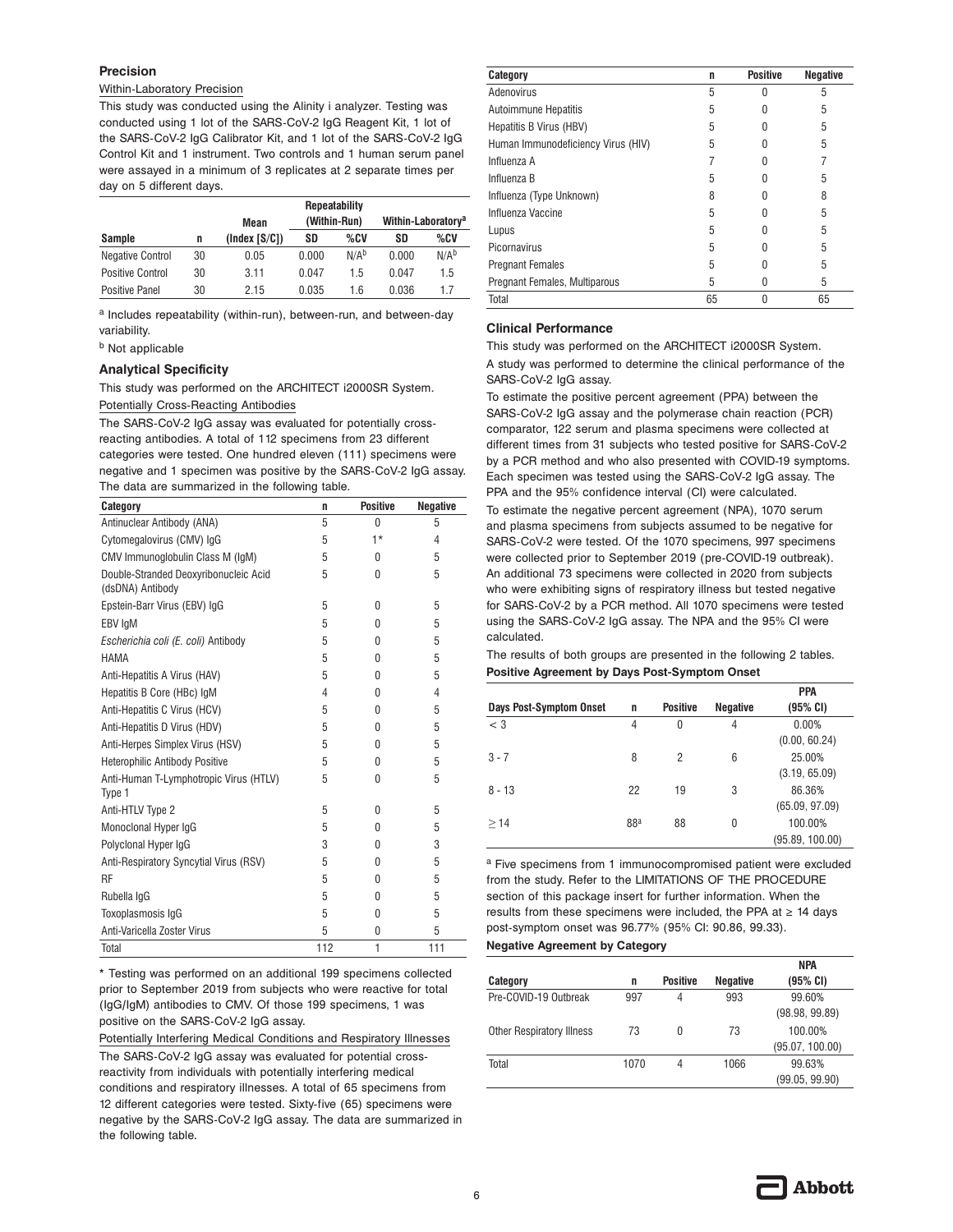#### **Class Specificity**

A study was performed to support class specificity for both the ARCHITECT System and the Alinity i system. The anti-human IgG antibody used in the SARS-CoV-2 IgG assay demonstrates classspecific reactivity only to human IgG isotypes. No binding interactions were observed to human IgM, human IgA, or sheep (ovine) IgG.

#### **Longitudinal Study**

This study was performed on the ARCHITECT i2000SR System. From the positive agreement study above, a subset of 13 subjects with 2 or more blood draws post-symptom onset were assessed longitudinally. Out of the 13 subjects, 7 presented positive results and 4 presented negative results in all the bleeds while 2 subjects showed SARS-CoV-2 IgG seroconversion as shown in the SARS-CoV-2 IgG results provided below.

|         |                | Days Post-Symptom | Result        |                |
|---------|----------------|-------------------|---------------|----------------|
| Subject | <b>Draw</b>    | <b>Onset</b>      | (Index [S/C]) | Interpretation |
| Α       |                | 5                 | 0.27          | Negative       |
|         | $\overline{2}$ | 6                 | 0.52          | Negative       |
|         | 3              | 7                 | 2.12          | Positive       |
|         | 4              | 7                 | 2.16          | Positive       |
|         | 5              | 8                 | 4.45          | Positive       |
| B       |                | 9                 | 0.41          | Negative       |
|         | 2              | 10                | 1.17          | Negative       |
|         | 3              | 11                | 2.25          | Positive       |
|         | 4              | 13                | 5.79          | Positive       |

#### **Percent Agreement**

A study was performed to compare performance on the Alinity i system vs the ARCHITECT i2000SR. The results are presented in the following table.

| SARS-CoV-2 lgG on | SARS-CoV-2 IgG on ARCHITECT I2000SR |                 |  |
|-------------------|-------------------------------------|-----------------|--|
| Alinity i         | <b>Positive</b>                     | <b>Negative</b> |  |
| <b>Positive</b>   | 34(A)                               | $1*$ (B)        |  |
| Negative          | 0(0)                                | 99 (D)          |  |

\* Index results on the Alinity i and ARCHITECT i2000SR were 1.42 and 1.36, respectively.

PPA = A/(A + C)  $\times$  100 = 34/34  $\times$  100 = 100.00% (95% CI: 89.72%, 100.00%)

NPA = D/(B + D) × 100 = 99/100 × 100 = 99.00% (95% CI: 94.55%,<br>99.97%)<br>**■ BIBLIOGRAPHY**<br>1. Zhu N, Zhang D, Wang W, et al. A novel coronavirus from patients 99.97%)

- 1. Zhu N, Zhang D, Wang W, et al. A novel coronavirus from patients with pneumonia in China, 2019. *N Engl J Med* 2020;382:727-733. doi:10.1056/NEJMoa2001017
- 2. World Health Organization. *WHO Director-General's opening remarks at the media briefing on COVID-19 - 11 March 2020.* Accessed April 14, 2020. https://www.who.int/dg/speeches/detail/who-directorgeneral-s-opening-remarks-at-the-media-briefing-on-covid-19---11 march-2020
- 3. World Health Organization. *Report of the WHO-China Joint Mission on Coronavirus Disease 2019 (COVID-19) 16-24 February 2020.* Accessed April 14, 2020. https://www.who.int/docs/default-source/ coronaviruse/who-china-joint-mission-on-covid-19-final-report
- 4. World Health Organization. *Coronavirus disease 2019 (COVID-19) situation report-85, Data as received by WHO from national authorities by 10:00 CET, 14 April 2020.* Accessed April 14, 2020. https://www. who.int/docs/default-source/coronaviruse/situation-reports/20200414 sitrep-85-covid-19
- 5. Zhao J, Yuan Q, Wang H, et al. Antibody responses to SARS-CoV-2 in patients of novel coronavirus disease 2019. *Clin Inf Dis* Accepted manuscript. Published online 28 March 2020. doi:10.1093/cid/ ciaa344
- 6. Xiao AT, Gao C, Zhang S. Profile of specific antibodies to SARS-CoV-2: the first report. *J Infect* 2020. doi:10.1016/j.jinf.2020.03.012
- 7. Shen C, Wang Z, Zhao F, et al. Treatment of 5 critically ill patients with COVID-19 with convalescent plasma. *JAMA* Published online March 27, 2020. doi:10.1001/jama.2020.4783
- 8. World Health Organization. *Laboratory testing strategy recommendations for COVID-19: interim guidance, 21 March 2020.* World Health Organization; 2020.
- 9. US Department of Labor, Occupational Safety and Health Administration, 29 CFR Part 1910.1030, Bloodborne pathogens.
- 10. US Department of Health and Human Services. *Biosafety in Microbiological and Biomedical Laboratories*. 5th ed. Washington, DC: US Government Printing Office; December 2009.
- 11. World Health Organization. *Laboratory Biosafety Manual*. 3rd ed. Geneva: World Health Organization; 2004.
- 12. Clinical and Laboratory Standards Institute (CLSI). *Protection of Laboratory Workers From Occupationally Acquired Infections; Approved Guideline—Fourth Edition.* CLSI Document M29-A4. Wayne, PA: CLSI; 2014.
- 13. Clinical and Laboratory Standards Institute (CLSI). *Procedures for the Handling and Processing of Blood Specimens for Common Laboratory Tests; Approved Guideline—Fourth Edition.* CLSI Document GP44-A4. Wayne, PA: CLSI; 2010.
- 14. Clinical and Laboratory Standards Institute (CLSI). *Statistical Quality Control for Quantitative Measurement Procedures: Principles and Definitions.* 4th ed. CLSI Guideline C24. Wayne, PA: CLSI; 2016.
- 15. Westgard JO. *Basic QC Practices.* 3rd ed. Madison, WI: Westgard Quality Corporation; 2010.
- 16. Primus FJ, Kelley EA, Hansen HJ, et al. "Sandwich"-type immunoassay of carcinoembryonic antigen in patients receiving murine monoclonal antibodies for diagnosis and therapy. *Clin Chem* 1988;34(2):261-264.
- 17. Schroff RW, Foon KA, Beatty SM, et al. Human anti-murine immunoglobulin responses in patients receiving monoclonal antibody therapy. *Cancer Res* 1985;45(2):879-885.
- therapy. Cancer Hes 1985;45(2):879-885.<br>
18. Boscato LM, Stuart MC. Heterophilic antibodies: a problem for all<br>
limmunoassays. Clin Chem 1988;34(1):27-33.<br>
 Key to Symbols<br>
 ISO 15223 Symbols immunoassays. *Clin Chem* 1988;34(1):27-33..

| ISO 15223 Symbols           |                                                                           |  |
|-----------------------------|---------------------------------------------------------------------------|--|
| i                           | Consult instructions for use                                              |  |
|                             | Manufacturer                                                              |  |
|                             | Sufficient for                                                            |  |
|                             | Temperature limitation                                                    |  |
| $\bm{\Sigma}$               | Use by/Expiration date                                                    |  |
| <b>IVD</b>                  | In Vitro Diagnostic Medical<br>Device                                     |  |
| <b>LOT</b>                  | Lot Number                                                                |  |
| <b>REF</b>                  | <b>List Number</b>                                                        |  |
| SN                          | Serial number                                                             |  |
| <b>Other Symbols</b>        |                                                                           |  |
| <b>ASSAY DILUENT</b>        | <b>Assay Diluent</b>                                                      |  |
| <b>CONJUGATE</b>            | Conjugate                                                                 |  |
| <b>CONTAINS: AZIDE</b>      | Contains Sodium Azide. Contact<br>with acids liberates very toxic<br>gas. |  |
| FOR USE WITH                | Identifies products to be used<br>together                                |  |
| <b>INVERSIONS PERFORMED</b> | <b>Inversions Performed</b>                                               |  |
| <b>MICROPARTICLES</b>       | Microparticles                                                            |  |
| PRODUCED FOR ABBOTT BY      | Produced for Abbott by                                                    |  |

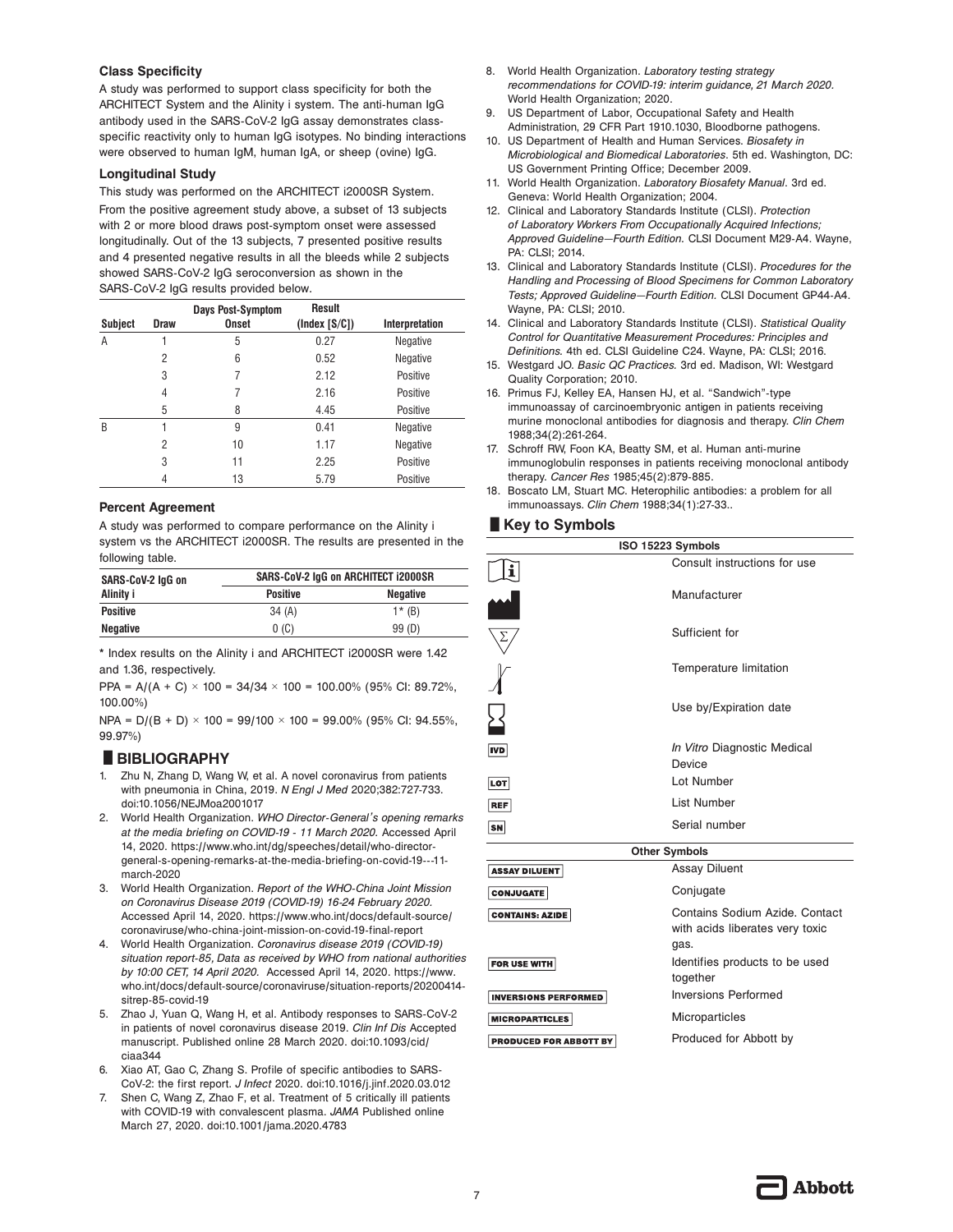| <b>Other Symbols</b>       |                                                                                               |
|----------------------------|-----------------------------------------------------------------------------------------------|
| <b>PRODUCT OF IRELAND</b>  | Product of Ireland                                                                            |
| <b>PROTECT FROM LIGHT</b>  | Protect from light                                                                            |
| <b>Rx ONLY</b>             | For use by or on the order of a<br>physician only (applicable to USA<br>classification only). |
| <b>WARNING: SENSITIZER</b> | Warning: May cause an allergic<br>reaction.                                                   |

Note for number formatting:

- **•** A space is used as thousands separator (example: 10 000 specimens).
- **•** A period is used to separate the integer part from the fractional part of a number written in decimal form (example: 3.12%).

Alinity, ARCHITECT and related brand marks are trademarks of Abbott. Other trademarks are the property of their respective owners.



Abbott Laboratories Diagnostics Division Abbott Park, IL 60064 USA

**PRODUCED FOR ABBOTT BY** 

Fujirebio Diagnostics, Inc. 201 Great Valley Parkway Malvern, Pennsylvania 19355, USA

**Customer Service: Contact your local representative or find country-specific contact information on www.corelaboratory.abbott**

Created May 2020. ©2020 Abbott Laboratories

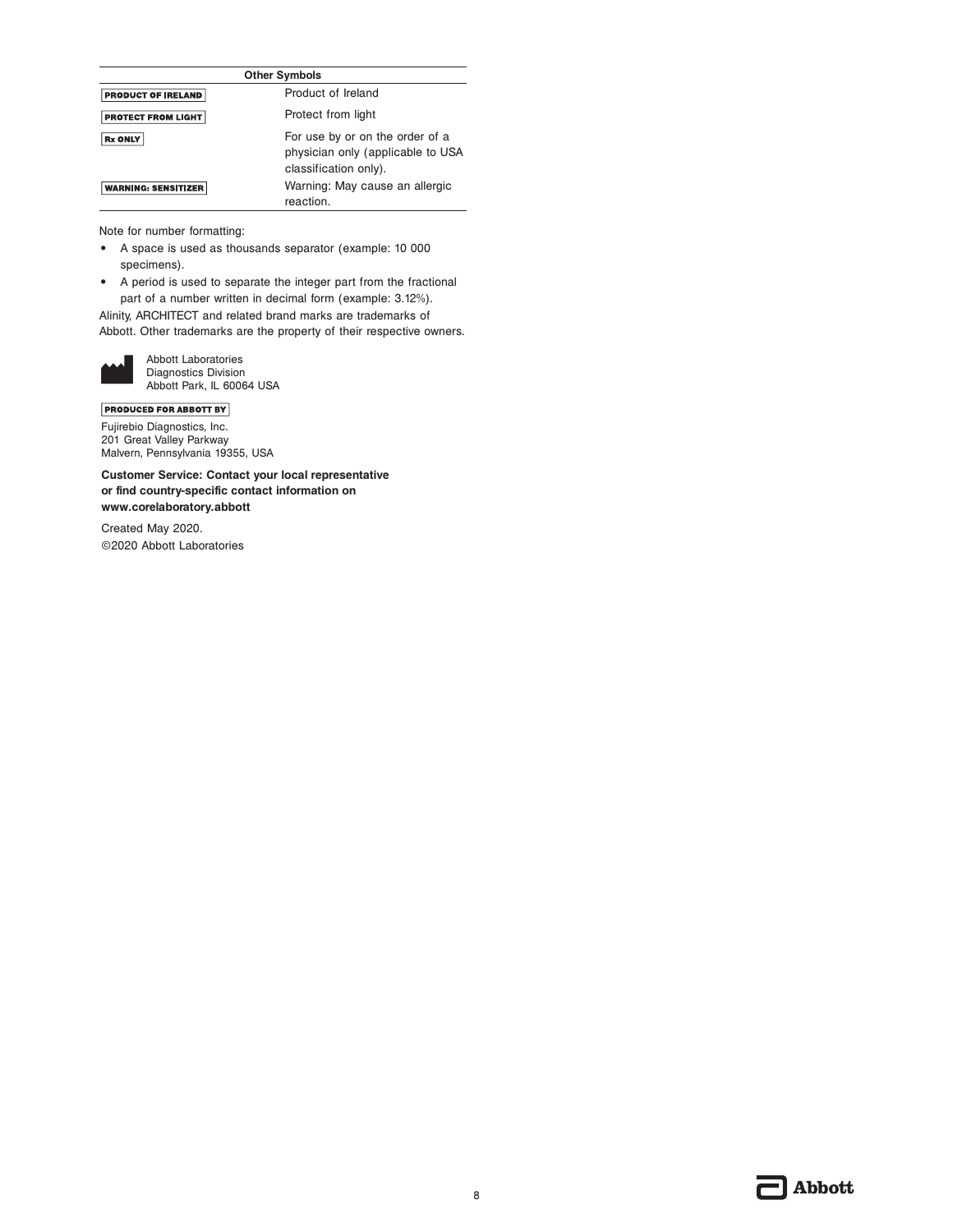### H412 **Harmful to aquatic life with long lasting** Contact with acids liberates very toxic gas.

| ⊏∪⊓∪∪∠     | <b>OUTILGUE WILLI QUIUS INDUCTURES VEIV LUXIU YOU</b> |
|------------|-------------------------------------------------------|
| Prevention |                                                       |
| P273       | Avoid release to the environment.                     |
| Disposal   |                                                       |
| P501       | Dispose of contents / container in                    |
|            | accordance with local regulations.                    |
|            |                                                       |

Follow local chemical disposal regulations based on your location along with recommendations and content in the Safety Data Sheet to determine the safe disposal of this product.

For the most current hazard information, see the product Safety Data Sheet.

Safety Data Sheets are available at www.corelaboratory.abbott or contact your local representative.

For a detailed discussion of safety precautions during system operation, refer to the Alinity ci-series Operations Manual, Section 8.

#### **PREPARATION FOR USE**

- Thaw completely before use.
- **•** Prior to each use, mix by gentle inversion.

#### **STORAGE**

- **•** This product is shipped on dry ice.
- **•** Protect from light.
- **•** Do not use past expiration date.

| <b>Unopened</b> | $-20^{\circ}$ C or<br>colder<br>2 to $8^\circ$ C | Until expiration<br>date                                         |                                                                                                                                                 |
|-----------------|--------------------------------------------------|------------------------------------------------------------------|-------------------------------------------------------------------------------------------------------------------------------------------------|
|                 |                                                  |                                                                  |                                                                                                                                                 |
| Opened          |                                                  | Up to 60 days<br>after thaw.<br>not to exceed<br>expiration date | Return to original<br>carton to protect from<br>light.<br>Store tightly capped<br>with new replacement<br>cap.<br>Store in upright<br>position. |

should be used for materials that contain, are suspected of

H402 **Harmful to aquatic life.** 

**•** The **CALIBRATOR** have been or anti-SARS-CoV-2 IgG and A or HIV-1 Ag, anti-HIV-1/HIV-2,

| Package insert instructions must be carefully followed. Reliability of<br>assay results cannot be guaranteed if there are any deviations from<br>the instructions in this package insert.<br>For laboratory professional use only. | • The human-sourced materials used in the <b>CALIBRATOR</b> have b<br>tested and found to be reactive for anti-SARS-CoV-2 lgG and<br>nonreactive for HBsAq, HIV-1 RNA or HIV-1 Aq, anti-HIV-1/HIV-<br>and anti-HCV. |
|------------------------------------------------------------------------------------------------------------------------------------------------------------------------------------------------------------------------------------|---------------------------------------------------------------------------------------------------------------------------------------------------------------------------------------------------------------------|
| <b>NAME</b>                                                                                                                                                                                                                        | The following warnings and precautions apply to: CALIBRATOR                                                                                                                                                         |
| SARS-CoV-2 IgG Calibrator Kit (also referred to as CoV-2 IgG Cal)                                                                                                                                                                  | Contains sodium azide and polyethylene glycol octylphenyl ether.                                                                                                                                                    |

| THE UNITED YOUR LIGHT OWNER TO THE REPORT OF THE THINGS                                                                             |                   | leffects. |
|-------------------------------------------------------------------------------------------------------------------------------------|-------------------|-----------|
| i system when used for the qualitative detection of IqG antibodies<br>to SARS-CoV-2 in human serum, serum separator tube and plasma | EUH032            | l Contac  |
| (ACD, CPD, CPDA-1, dipotassium EDTA, tripotassium EDTA, lithium                                                                     | <b>Prevention</b> |           |
| heparin, lithium heparin separator tube, sodium citrate, sodium                                                                     | P273              | Avoid r   |
| heparin).                                                                                                                           | <b>Disposal</b>   |           |
| For additional information, refer to the SARS-CoV-2 IgG reagent                                                                     | P501              | Dispos    |
| package insert and the Alinity ci-series Operations Manual.                                                                         |                   | accord    |

The SARS-CoV-2 IgG assay is only for use under the Food and Drug Administration's Emergency Use Authorization.

The SARS-CoV-2 IgG Calibrator Kit is for the calibration of the Alinity

#### **CONTENTS**

The **CALIBRATOR** contains inactivated, cell-free, human blood-derived material, reactive for anti-SARS-CoV-2 IgG.

Preservatives: sodium azide and antimicrobial agents.

| Calibrator        | Quantity   |
|-------------------|------------|
| <b>CALIBRATOR</b> | 1 x 2.0 mL |

#### **MATERIALS REQUIRED BUT NOT PROVIDED**

**•** 04R1001 Alinity ci-series Calibrator/Control Replacement Caps

#### **STANDARDIZATION**

There is currently no internationally recognized reference method or reference material for standardization.

#### **PRECAUTIONS**

#### **For Use Under An Emergency Use Authorization Only.**

This assay is only for *in vitro* diagnostic use under the FDA Emergency Use Authorization.

- $|VD|$ **•**
- **•** For *In Vitro* Diagnostic Use
- **Rx ONLY •**

#### **Safety Precautions**



Abbott

Standard on Bloodborne Pathogens. Biosafety Level 2 or other appropriate regional, national, and institutional biosafety practices containing, or are contaminated with infectious agents.1-4

**For use under an Emergency Use Authorization (EUA) Only**

**Created May 2020.**

Prescription Use only.

**INTENDED USE**

For *In Vitro* Diagnostic Use Only.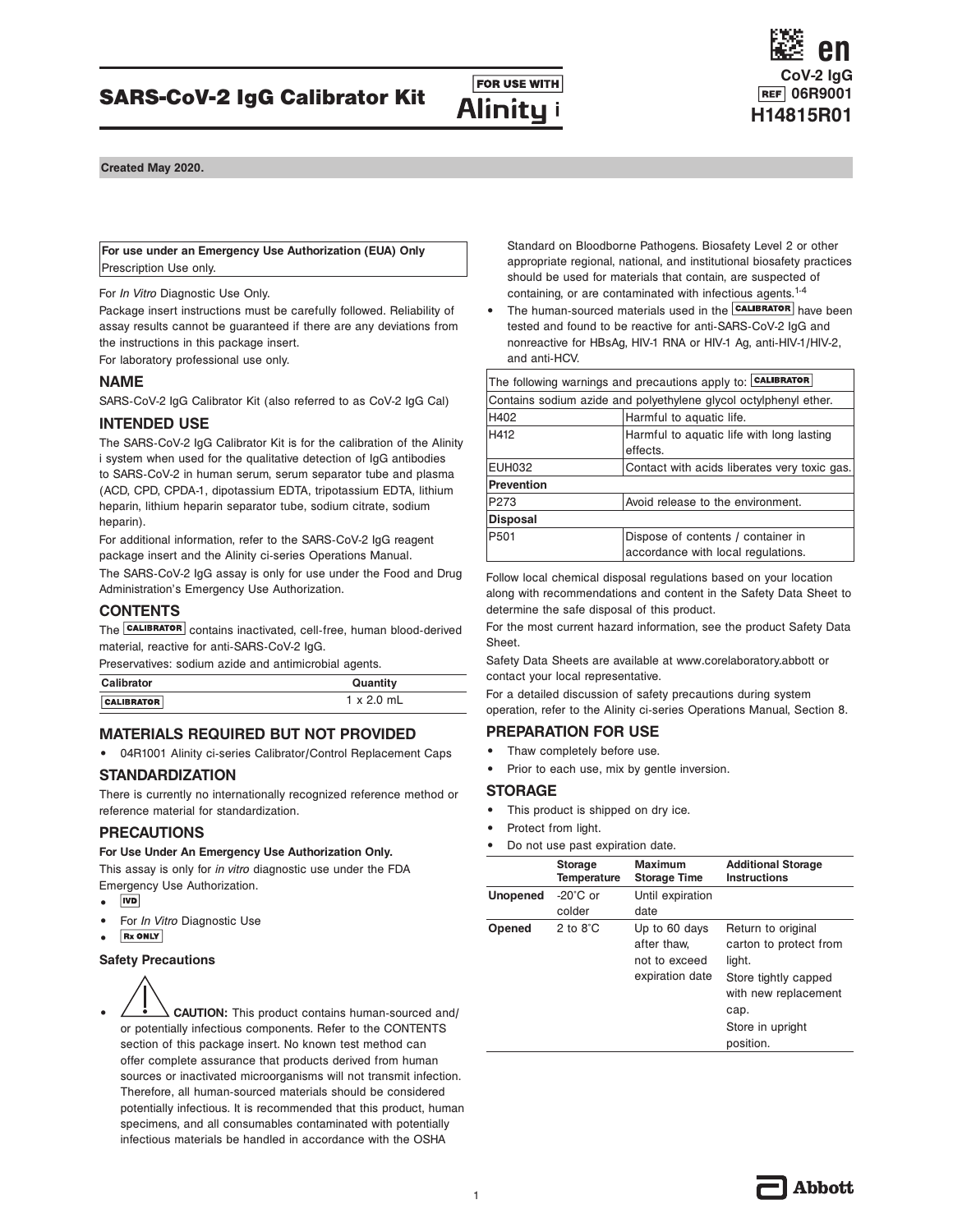The system will track In-use Stability, which is the time the calibrator is outside of refrigerated storage while on the analyzer. The analyzer will not allow the use of the calibrator if the In-use Stability has been exceeded. Maximum In-use Stability can be found in the Assay Parameter Report. For additional information on calibrator In-use Stability, refer to the Alinity ci-series Operations Manual, Section 5. For additional information on printing assay parameters, refer to the Alinity ci-series Operations Manual, Section 5.

#### **INSTRUMENT PROCEDURE**

- **•** Test the calibrator in replicates of 3.
- **•** The Calibrator vial is placed directly on the instrument and automatically processed using the barcode on the calibrator vial.
- **•** Calibrator lots may be configured using the bar code label on the calibrator carton.
- **•** The Alinity i system calculates the calibrator mean chemiluminescent signal from 3 calibrator replicates and stores the result. Results are reported by dividing the sample result by the stored calibrator result. The default result unit for the SARS-CoV-2 IgG assay is Index (S/C). The cutoff is 1.4 Index (S/C).
- **•** The acceptable calibration is stored by the Alinity i analyzer for use with any reagent kit of that lot. The calibration should be used in conjunction with control ranges to determine the validity of the calibration.
- **•** For information on configuring calibrator data, refer to the Alinity ci-series Operations Manual, Section 2.
- **•** For instructions on ordering and loading calibrators on the instrument, refer to the Alinity ci-series Operations Manual, Section 5.

#### **QUALITY CONTROL PROCEDURES**

A single sample of each control level must be tested to evaluate the assay calibration. Ensure that assay control values are within the ranges specified in the respective control package insert.

For information on ordering controls, refer to the Alinity ci-series Operations Manual, Section 5.

Once a calibration is accepted and stored, it may be used for 7 days. During this time, all subsequent samples may be tested without further calibration unless:

- **•** A reagent kit with a new lot number is used.
- **•** Daily quality control results are outside of quality control limits used to monitor and control system performance.

**To track the 7 day calibration stability, edit the assay calibration interval from 720 hours to 168 hours, in the assay settings before running the SARS-CoV-2 IgG assay. Refer to the Alinity ci-series Operations Manual, Section 2.**

This assay may require recalibration after maintenance to critical parts or subsystems or after service procedures have been performed.

For additional information, refer to the SARS-CoV-2 IgG reagent package insert and the Alinity ci-series Operations Manual.

#### **INDICATIONS OF INSTABILITY OR DETERIORATION**

Instability or deterioration should be suspected if there are precipitates, visible signs of leakage, turbidity, if calibration does not meet the appropriate package insert and/or Alinity ci-series Operations Manual criteria, or if controls do not meet the appropriate criteria.

#### **BIBLIOGRAPHY**

- 1. US Department of Labor, Occupational Safety and Health Administration, 29 CFR Part 1910.1030, Bloodborne pathogens.
- 2. US Department of Health and Human Services. *Biosafety in Microbiological and Biomedical Laboratories*. 5th ed. Washington, DC: US Government Printing Office; December 2009.
- 3. World Health Organization. *Laboratory Biosafety Manual*. 3rd ed. Geneva: World Health Organization; 2004.

4. Clinical and Laboratory Standards Institute (CLSI). *Protection of Laboratory Workers From Occupationally Acquired Infections; Approved Guideline—Fourth Edition.* CLSI Document M29-A4. Wayne, PA: CLSI; 2014.

#### **Key to Symbols**

| ISO 15223 Symbols      |                                                                                               |  |
|------------------------|-----------------------------------------------------------------------------------------------|--|
|                        | Caution                                                                                       |  |
| i                      | Consult instructions for use                                                                  |  |
|                        | Manufacturer                                                                                  |  |
|                        | Temperature limitation                                                                        |  |
|                        | Upper limit of temperature                                                                    |  |
| $\sum_{i=1}^{n}$       | Use by/Expiration date                                                                        |  |
| <b>IVD</b>             | In Vitro Diagnostic Medical<br>Device                                                         |  |
| <b>LOT</b>             | Lot Number                                                                                    |  |
| <b>REF</b>             | List Number                                                                                   |  |
| sn                     | Serial number                                                                                 |  |
| <b>Other Symbols</b>   |                                                                                               |  |
| <b>AFTER THAW</b>      | After thaw store at                                                                           |  |
| <b>CALIBRATOR</b>      | Calibrator Or Whole Blood<br>Calibrator                                                       |  |
| CN                     | <b>Control Number</b>                                                                         |  |
| <b>CONTAINS: AZIDE</b> | Contains Sodium Azide, Contact<br>with acids liberates very toxic<br>gas.                     |  |
| <b>FOR USE WITH</b>    | Identifies products to be used<br>together                                                    |  |
| <b>PRODUCT OF USA</b>  | Product of USA                                                                                |  |
| PROTECT FROM LIGHT     | Protect from light                                                                            |  |
| <b>Rx ONLY</b>         | For use by or on the order of a<br>physician only (applicable to USA<br>classification only). |  |
| UNTIL FIRST USE        | Until first use store at                                                                      |  |

Note for number formatting:

- **•** A space is used as thousands separator (example: 10 000 specimens).
- **•** A period is used to separate the integer part from the fractional part of a number written in decimal form (example: 3.12%).

Alinity and related brand marks are trademarks of Abbott. Other trademarks are the property of their respective owners.



Abbott Laboratories Diagnostics Division Abbott Park, IL 60064 USA

**Customer Service: Contact your local representative or find country-specific contact information on www.corelaboratory.abbott**

Created May 2020. ©2020 Abbott Laboratories

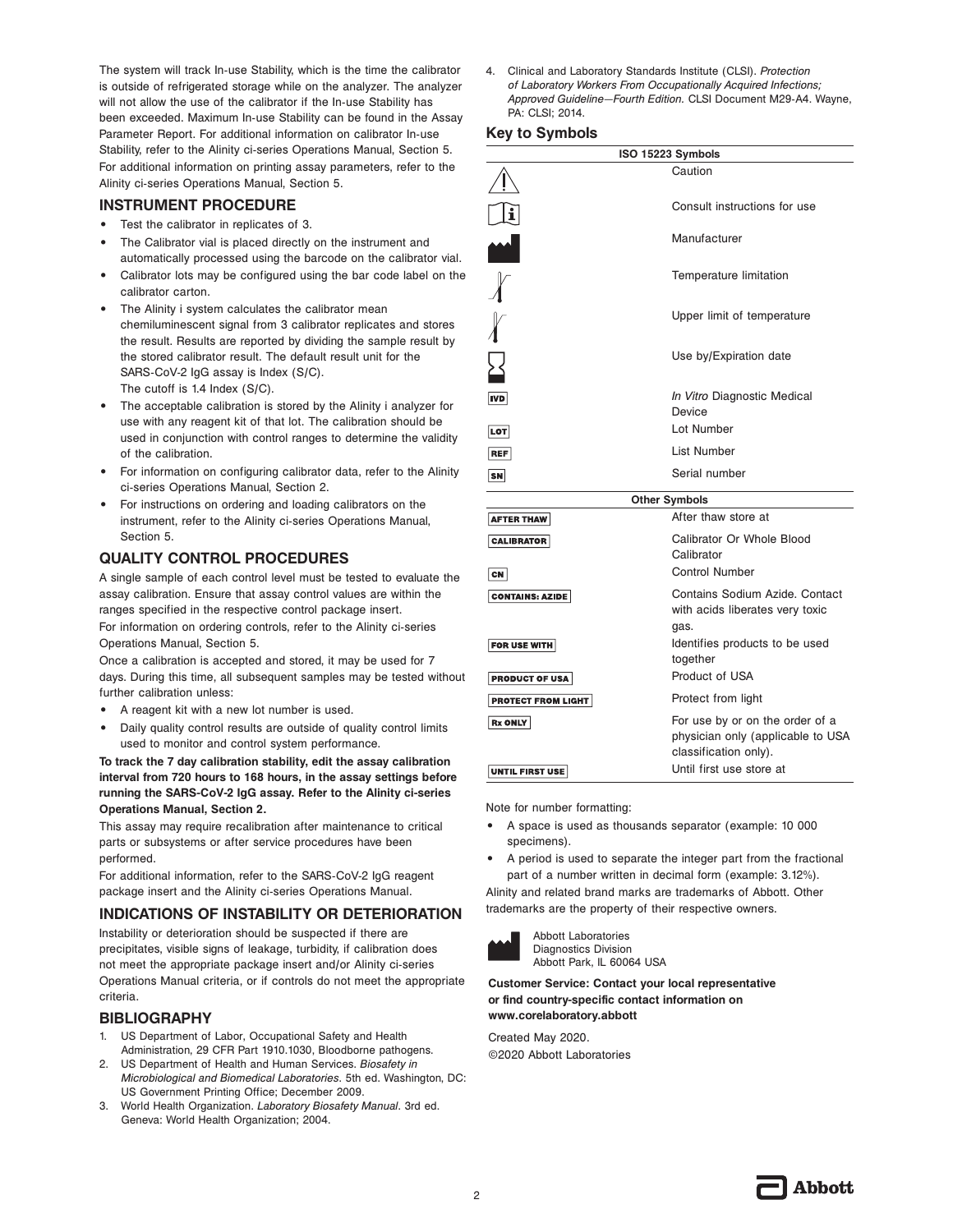## **FOR USE WITH**<br>H14818R010 SARS-CoV-2 IgG Control Kit Alinity i ELEF 06R9010





**Created May 2020.**

**For use under an Emergency Use Authorization (EUA) Only** Prescription Use only.

For *In Vitro* Diagnostic Use Only.

Package insert instructions must be carefully followed. Reliability of assay results cannot be guaranteed if there are any deviations from the instructions in this package insert.

For laboratory professional use only.

#### **NAME**

SARS-CoV-2 IgG Control Kit (also referred to as CoV-2 IgG Ctrls)

#### **INTENDED USE**

The SARS-CoV-2 IgG Control Kit is for the estimation of test precision and the detection of systematic analytical deviations of the Alinity i system when used for the qualitative detection of IgG antibodies to SARS-CoV-2 in human serum, serum separator tube and plasma (ACD, CPD, CPDA-1, dipotassium EDTA, tripotassium EDTA, lithium heparin, lithium heparin separator tube, sodium citrate, sodium heparin).

For additional information, refer to the SARS-CoV-2 IgG reagent package insert and the Alinity ci-series Operations Manual.

The SARS-CoV-2 IgG assay is only for use under the Food and Drug Administration's Emergency Use Authorization.

#### **CONTENTS**

The **CONTROL** - contains human plasma.

The **CONTROL** + contains inactivated, cell-free, human blood-derived material, reactive for anti-SARS-CoV-2 IgG.

Preservatives: sodium azide and antimicrobial agents.

The controls are at the following ranges. The ranges may be used for individual replicate control specifications on the Alinity i system.

|                  |                   | Anti-SARS-CoV-2 IqG<br><b>RANGE</b> |
|------------------|-------------------|-------------------------------------|
| Control          | Quantity          | (Index [S/C])                       |
| $CONTROL$  -     | $1 \times 4.0$ mL | $\leq 0.78$                         |
| <b>CONTROL</b> + | $1 \times 4.0$ mL | $1.65 - 8.40$                       |

NOTE: The insert ranges for the controls are not lot specific and represent the total range of values which may be generated throughout the life of the product. It is recommended that each laboratory establish its own means and acceptable ranges which should fall within the package insert ranges. Sources of variation that can be expected include:

- **•** Calibration **•** Control lot **•** Reagent lot
	-
	- **•** Calibrator lot **•** Instrument
- 
- **PRECAUTIONS**

**For Use Under An Emergency Use Authorization Only.**

This assay is only for *in vitro* diagnostic use under the FDA Emergency Use Authorization.

- $|IVD|$ **•**
- **•** For *In Vitro* Diagnostic Use
- **Rx ONLY •**

#### **Safety Precautions**

- **• CAUTION:** This product contains human-sourced and/ or potentially infectious components. Refer to the CONTENTS section of this package insert. No known test method can offer complete assurance that products derived from human sources or inactivated microorganisms will not transmit infection. Therefore, all human-sourced materials should be considered potentially infectious. It is recommended that this product, human specimens, and all consumables contaminated with potentially infectious materials be handled in accordance with the OSHA Standard on Bloodborne Pathogens. Biosafety Level 2 or other appropriate regional, national, and institutional biosafety practices should be used for materials that contain, are suspected of containing, or are contaminated with infectious agents.<sup>1-4</sup>
- The human-sourced materials used in the **CONTROL** + have been tested and found to be reactive for anti-SARS-CoV-2 IgG and nonreactive for HBsAg, HIV-1 RNA or HIV-1 Ag, anti-HIV-1/HIV-2, and anti-HCV.
- The human-sourced material used in the **CONTROL** has been tested and found to be nonreactive for anti-SARS-CoV-2 IgG, HBsAg, HIV-1 RNA or HIV-1 Ag, anti-HIV-1/HIV-2, and anti-HCV.

The following warnings and precautions apply to: CONTROL |+

| Contains sodium azide and polyethylene glycol octylphenyl ether. |                                              |  |  |
|------------------------------------------------------------------|----------------------------------------------|--|--|
| H401                                                             | Toxic to aquatic life.                       |  |  |
| H411                                                             | Toxic to aquatic life with long lasting      |  |  |
|                                                                  | effects.                                     |  |  |
| <b>EUH032</b>                                                    | Contact with acids liberates very toxic gas. |  |  |
| <b>Prevention</b>                                                |                                              |  |  |
| P273                                                             | Avoid release to the environment.            |  |  |
| Response                                                         |                                              |  |  |
| P391                                                             | Collect spillage.                            |  |  |
| <b>Disposal</b>                                                  |                                              |  |  |
| P501                                                             | Dispose of contents / container in           |  |  |
|                                                                  | accordance with local regulations.           |  |  |
| The following warnings and precautions apply to: CONTROL         |                                              |  |  |
| Contains sodium azide.                                           |                                              |  |  |
| <b>EUH032</b>                                                    | Contact with acids liberates very toxic gas. |  |  |
| P501                                                             | Dispose of contents / container in           |  |  |
|                                                                  | accordance with local regulations.           |  |  |

Follow local chemical disposal regulations based on your location along with recommendations and content in the Safety Data Sheet to determine the safe disposal of this product.

For the most current hazard information, see the product Safety Data Sheet.

Safety Data Sheets are available at www.corelaboratory.abbott or contact your local representative.

For a detailed discussion of safety precautions during system operation, refer to the Alinity ci-series Operations Manual, Section 8.